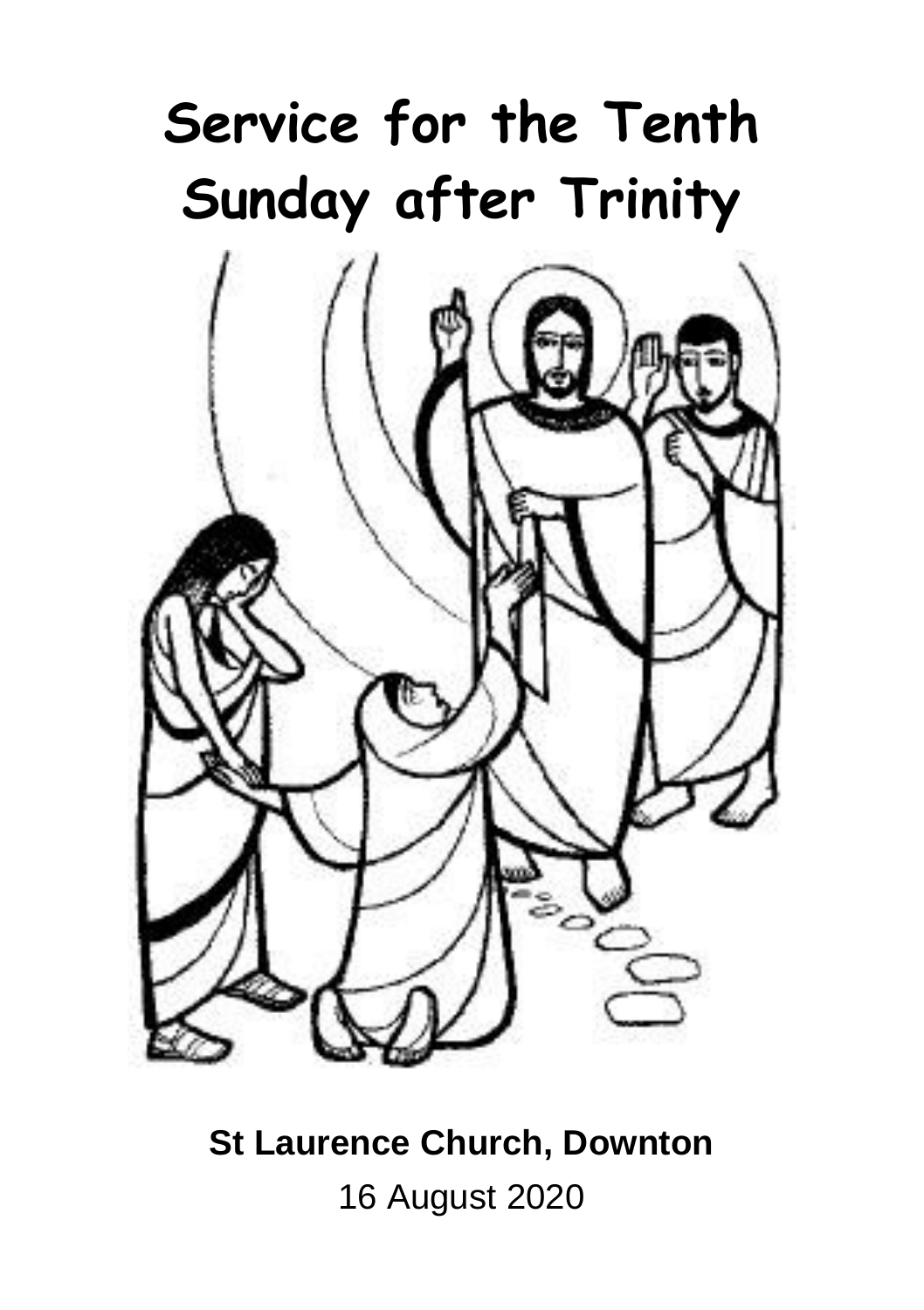# *Preparation*

#### Call to Worship

Let the peoples praise you, O God; **let all the peoples praise you.**

The earth has yielded its increase; **God, our God, has blessed us.** *Psalm 67:5-6*

As we rejoice in the gift of this new day, so may the light of your presence, O God, set our hearts on fire with love for you; now and for ever. **Amen.**

*The Team Rector introduces the service*

Hymn: There's a wideness in God's mercy *(St Mark's Church Maida Vale)*

There's a wideness in God's mercy, like the wideness of the sea; there's a kindness in his justice, which is more than liberty. There is no place where earth's sorrows are more felt than up in heaven; there is no place where earth's failings have such kindly judgment given.

For the love of God is broader than the measure of our mind; and the heart of the Eternal is most wonderfully kind. But we make his love too narrow by false limits of our own; and we magnify his strictness with a zeal he will not own.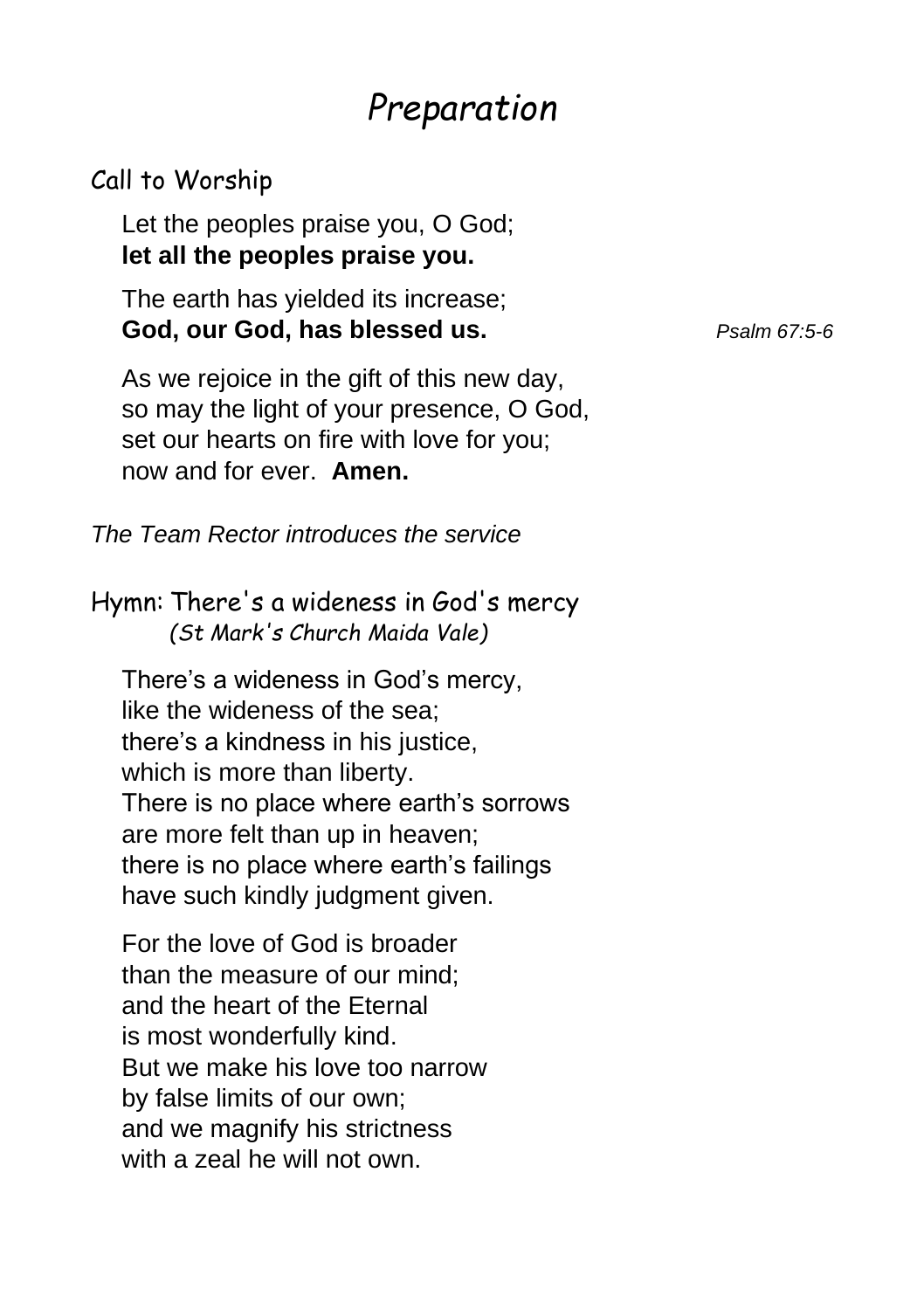There is plentiful redemption in the blood that has been shed; there is joy for all the members in the sorrows of the head. There is grace enough for thousands of new worlds as great as this; there is room for fresh creations in that upper home of bliss.

If our love were but more simple, we should take him at his word; and our lives would be all gladness in the joy of Christ our Lord. *Frederick W. Faber (1814–1863)*

#### Gathering:

Christ has broken down all barriers; we are all as one in Christ Jesus. **How good it is and how lovely it feels when sisters and brothers can live together in unity.**

God was in Christ reconciling the world unto himself and has committed to us the ministry of reconciliation. **How good it is, and how lovely it feels, when we come before God as one people**

#### A Time to Consider:

Let us bring ourselves before the Lord of all mercy.

With you, loving God, is the beauty that shows up the defects in us, with you is the goodness which shames the evil in us. Yet also with you is the love that embraces us, that Christ-love that welcomes common sinners and eats with them. Many are the times we have turned our back on you, but never has there been a time when you have turned your back on us.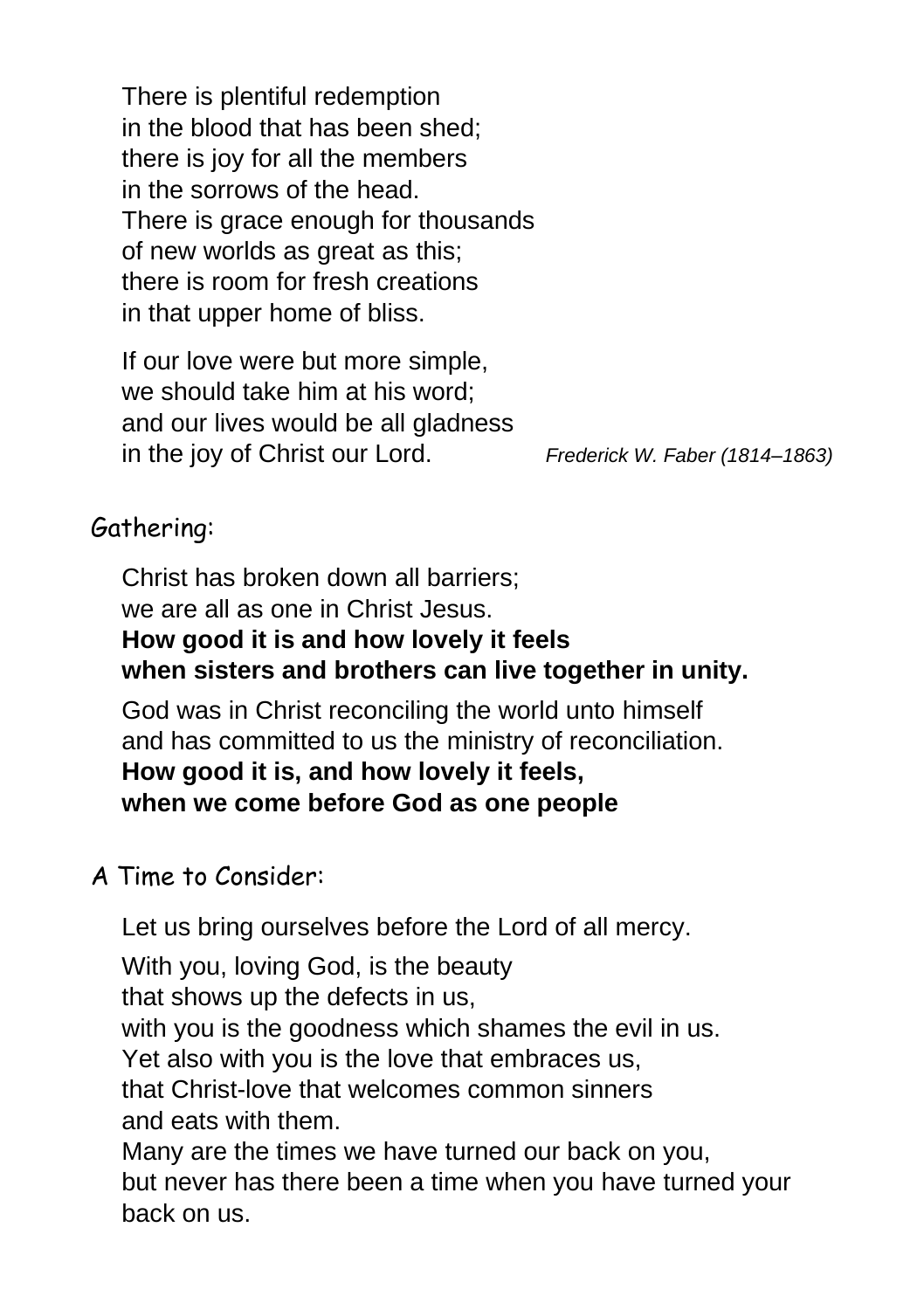Today we come again, some of us feeling guilty, some feeling frustrated with ourselves, some feeling despondent, and maybe some feeling apathetic.

Enfold us all, we pray, within your saving love. Please deal with us in the way we most need; speak comfortable words or rebuke us, tend our wounds or lance our infections, awaken our conscience or calm our nagging anxiety.

Holy Friend, give to the timid the courage to accept your mercy, and give the proud the humility to seek your forgiveness.

Touch every person with the redeeming love of Christ Jesus. In whose name we pray. Amen!

*Silence is kept*

God knows our need before we ask for help. There is enough mercy to cover all our sins, and not ours only, but those of the whole world.

Therefore put the past and its errors behind you. Live as forgiven people, for in Christ, such you truly are!

Thanks be to God! *Bruce Prewer*

# *The Liturgy of the Word*

Readings:

Romans 11:1-2a,29-32

Matthew 15:21-28

*After each reading:*

This is the word of the Lord. **Thanks be to God.**

Reflection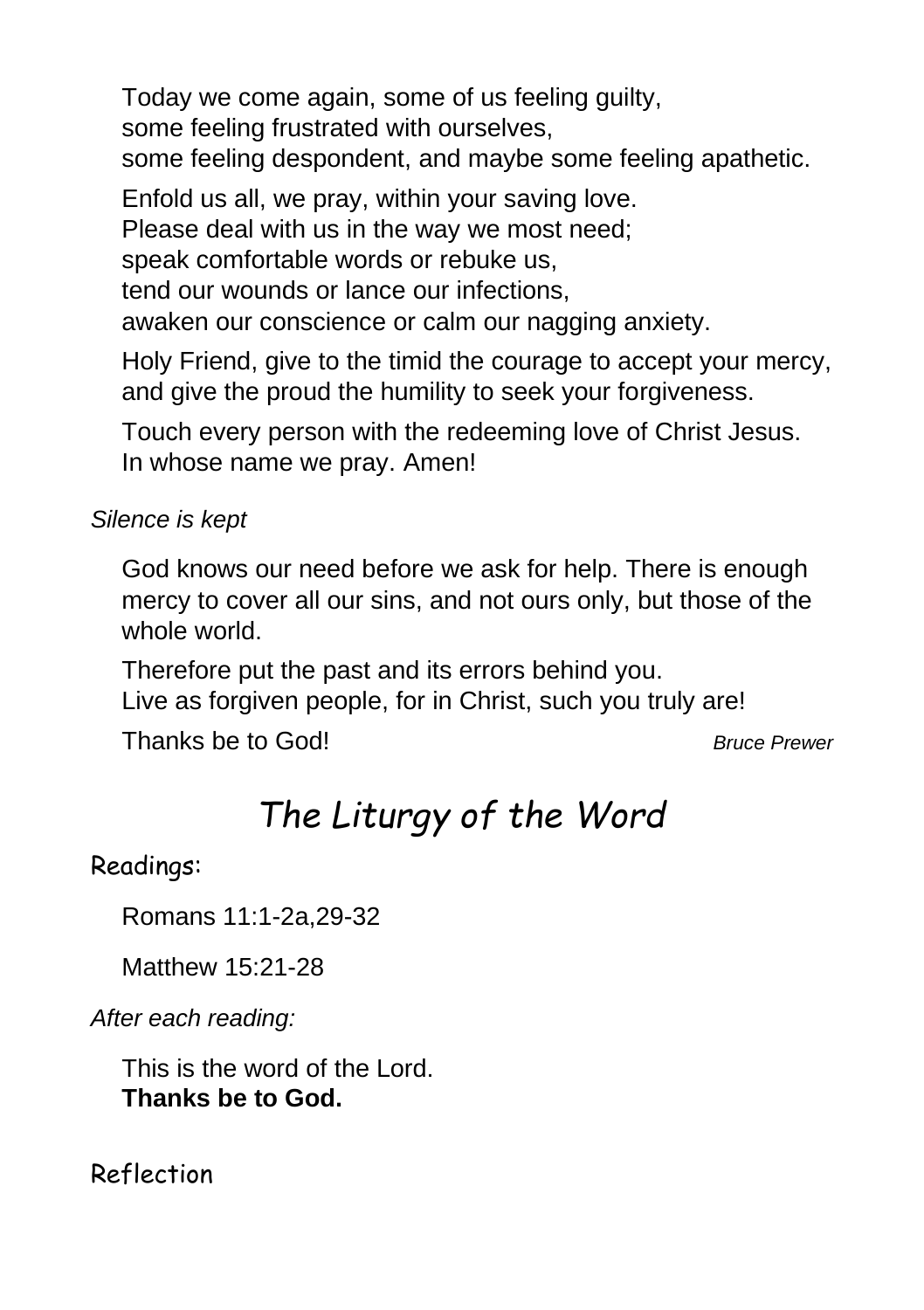Music: A Clare Benediction *(John Rutter - The Cambridge Singers)*

## *Prayers*

*We are led in a time of prayer*

*This response is used:* Lord in your mercy, **Here our prayer.**

*The Lord's Prayer is said:*

Gathering our prayers and praises into one, let us pray with confidence as our Saviour has taught us

**Our Father, who art in heaven, hallowed be thy name; thy kingdom come; thy will be done; on earth as it is in heaven. Give us this day our daily bread. And forgive us our trespasses, as we forgive those who trespass against us. And lead us not into temptation; but deliver us from evil. For thine is the kingdom, the power, and the glory for ever and ever. Amen.**

### *Conclusion*

The Collect

Let your merciful ears, O Lord, be open to the prayers of your humble servants; and that they may obtain their petitions make them to ask such things as shall please you;